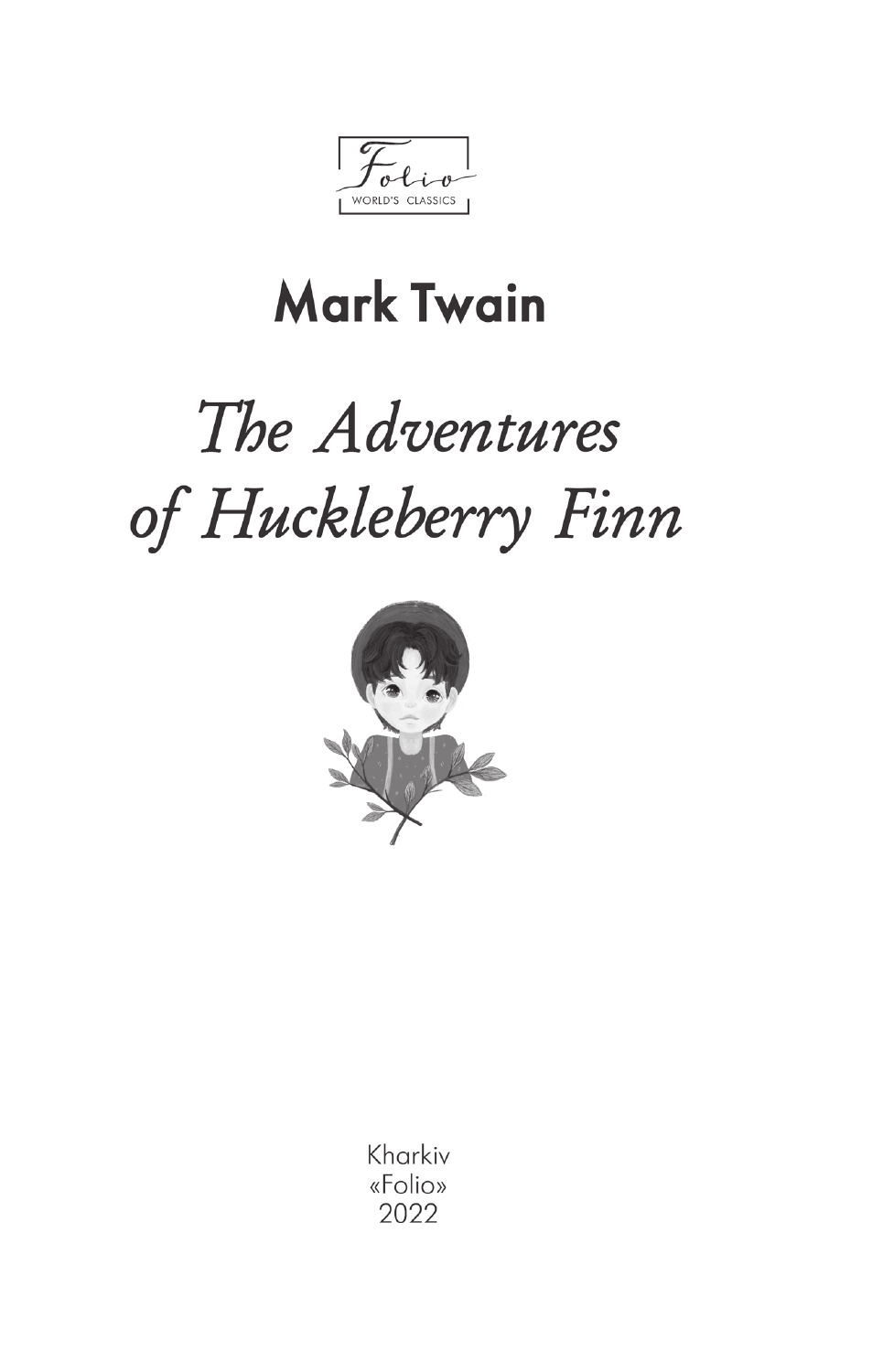#### **CHAPTER I**

You don't know about me without you have read a book by the name of The Adventures of Tom Sawyer; but that ain't no matter. That book was made by Mr. Mark Twain, and he told the truth, mainly. There was things which he stretched, but mainly he told the truth. That is nothing. I never seen anybody but lied one time or another, without it was Aunt Polly, or the widow, or maybe Mary. Aunt Polly— Tom's Aunt Polly, she is—and Mary, and the Widow Douglas is all told about in that book, which is mostly a true book, with some stretchers, as I said before.

Now the way that the book winds up is this: Tom and me found the money that the robbers hid in the cave, and it made us rich. We got six thousand dollars apiece—all gold. It was an awful sight of money when it was piled up. Well, Judge Thatcher he took it and put it out at interest, and it fetched us a dollar a day apiece all the year round—more than a body could tell what to do with. The Widow Douglas she took me for her son, and allowed she would civilize me; but it was rough living in the house all the time, considering how dismal regular and decent the widow was in all her ways; and so when I couldn't stand it no longer I lit out. I got into my old rags and my sugar hogshead again, and was free and satisfied. But Tom Sawyer he hunted me up and said he was going to start a band of robbers, and I might join if I would go back to the widow and be respectable. So I went back.

The widow she cried over me, and called me a poor lost lamb, and she called me a lot of other names, too, but she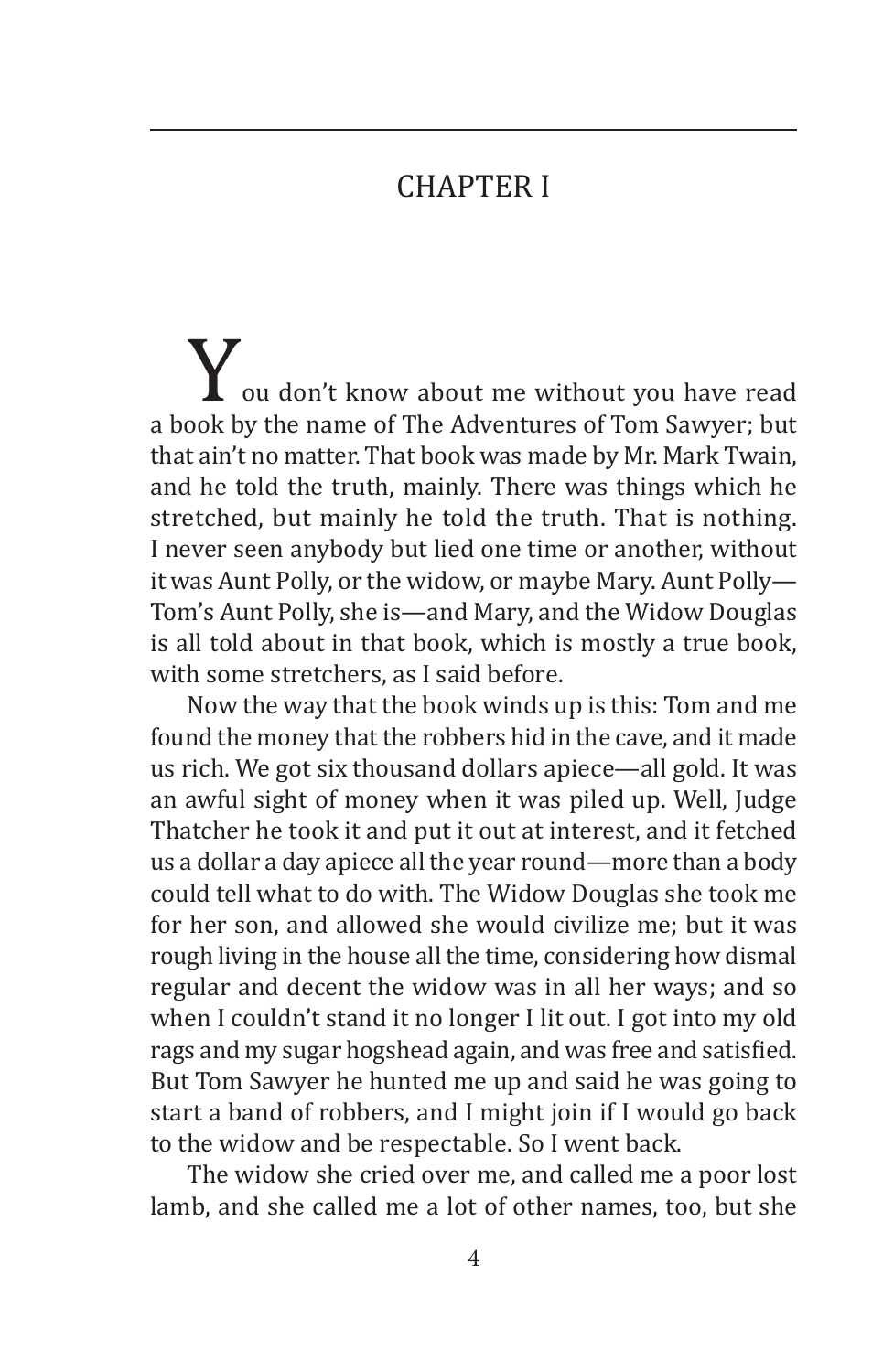never meant no harm by it. She put me in them new clothes again, and I couldn't do nothing but sweat and sweat, and feel all cramped up. Well, then, the old thing commenced again. The widow rung a bell for supper, and you had to come to time. When you got to the table you couldn't go right to eating, but you had to wait for the widow to tuck down her head and grumble a little over the victuals, though there warn't really anything the matter with them,—that is, nothing only everything was cooked by itself. In a barrel of odds and ends it is different; things get mixed up, and the juice kind of swaps around, and the things go better.

After supper she got out her book and learned me about Moses and the Bulrushers, and I was in a sweat to find out all about him; but by and by she let it out that Moses had been dead a considerable long time; so then I didn't care no more about him, because I don't take no stock in dead people.

Pretty soon I wanted to smoke, and asked the widow to let me. But she wouldn't. She said it was a mean practice and wasn't clean, and I must try to not do it any more. That is just the way with some people. They get down on a thing when they don't know nothing about it. Here she was a-bothering about Moses, which was no kin to her, and no use to anybody, being gone, you see, yet finding a power of fault with me for doing a thing that had some good in it. And she took snuff, too; of course that was all right, because she done it herself.

Her sister, Miss Watson, a tolerable slim old maid, with goggles on, had just come to live with her, and took a set at me now with a spelling book. She worked me middling hard for about an hour, and then the widow made her ease up. I couldn't stood it much longer. Then for an hour it was deadly dull, and I was fidgety. Miss Watson would say, "Don't put your feet up there, Huckleberry;" and "Don't scrunch up like that, Huckleberry—set up straight;" and pretty soon she would say, "Don't gap and stretch like that, Huckleberry why don't you try to behave?" Then she told me all about the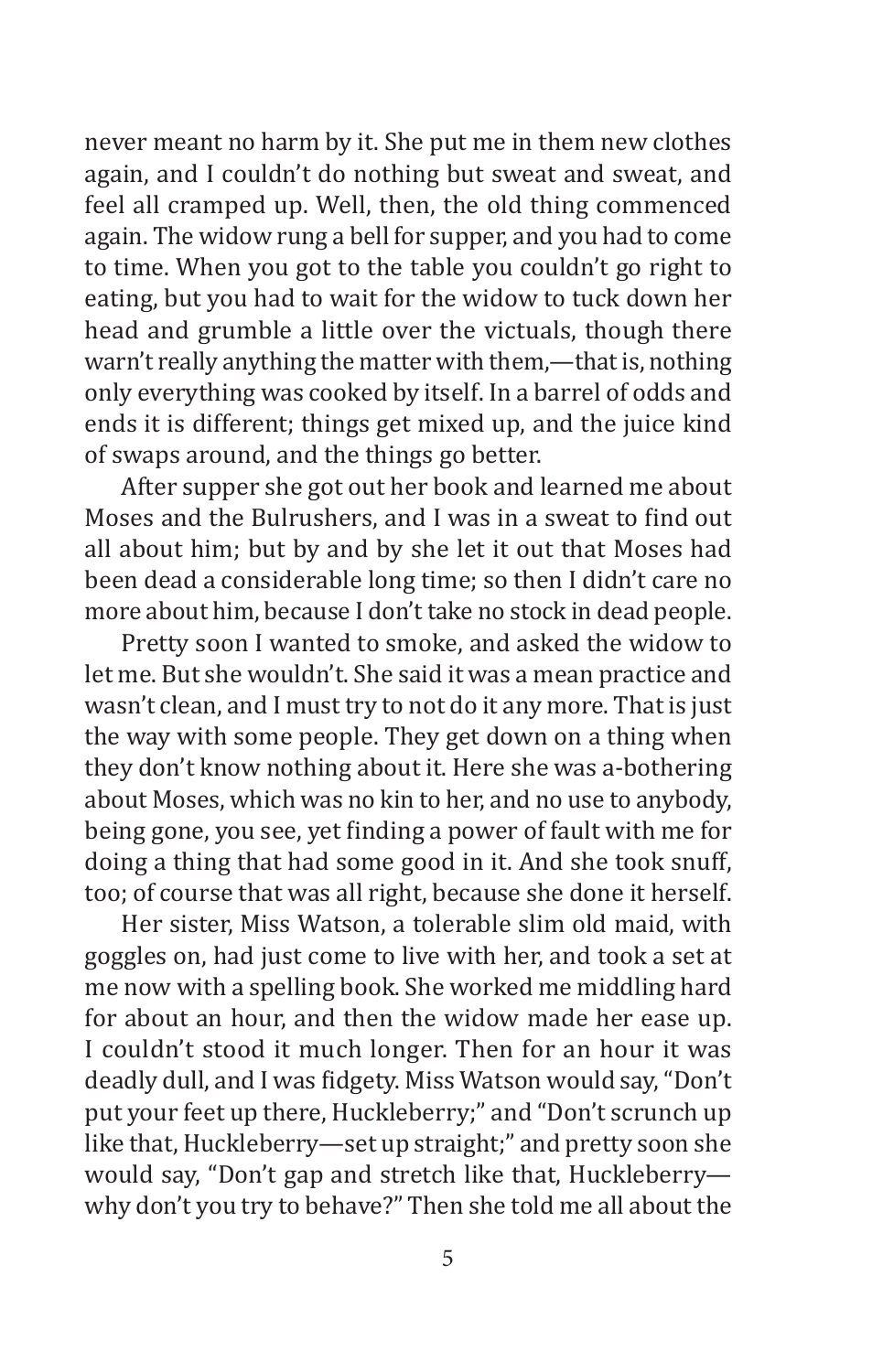bad place, and I said I wished I was there. She got mad then, but I didn't mean no harm. All I wanted was to go somewheres; all I wanted was a change, I warn't particular. She said it was wicked to say what I said; said she wouldn't say it for the whole world; she was going to live so as to go to the good place. Well, I couldn't see no advantage in going where she was going, so I made up my mind I wouldn't try for it. But I never said so, because it would only make trouble, and wouldn't do no good.

Now she had got a start, and she went on and told me all about the good place. She said all a body would have to do there was to go around all day long with a harp and sing, forever and ever. So I didn't think much of it. But I never said so. I asked her if she reckoned Tom Sawyer would go there, and she said not by a considerable sight. I was glad about that, because I wanted him and me to be together.

Miss Watson she kept pecking at me, and it got tiresome and lonesome. By and by they fetched the black people in and had prayers, and then everybody was off to bed. I went up to my room with a piece of candle, and put it on the table. Then I set down in a chair by the window and tried to think of something cheerful, but it warn't no use. I felt so lonesome I most wished I was dead. The stars were shining, and the leaves rustled in the woods ever so mournful; and I heard an owl, away off, who-whooing about somebody that was dead, and a whippowill and a dog crying about somebody that was going to die; and the wind was trying to whisper something to me, and I couldn't make out what it was, and so it made the cold shivers run over me. Then away out in the woods I heard that kind of a sound that a ghost makes when it wants to tell about something that's on its mind and can't make itself understood, and so can't rest easy in its grave, and has to go about that way every night grieving. I got so downhearted and scared I did wish I had some company. Pretty soon a spider went crawling up my shoulder, and I flipped it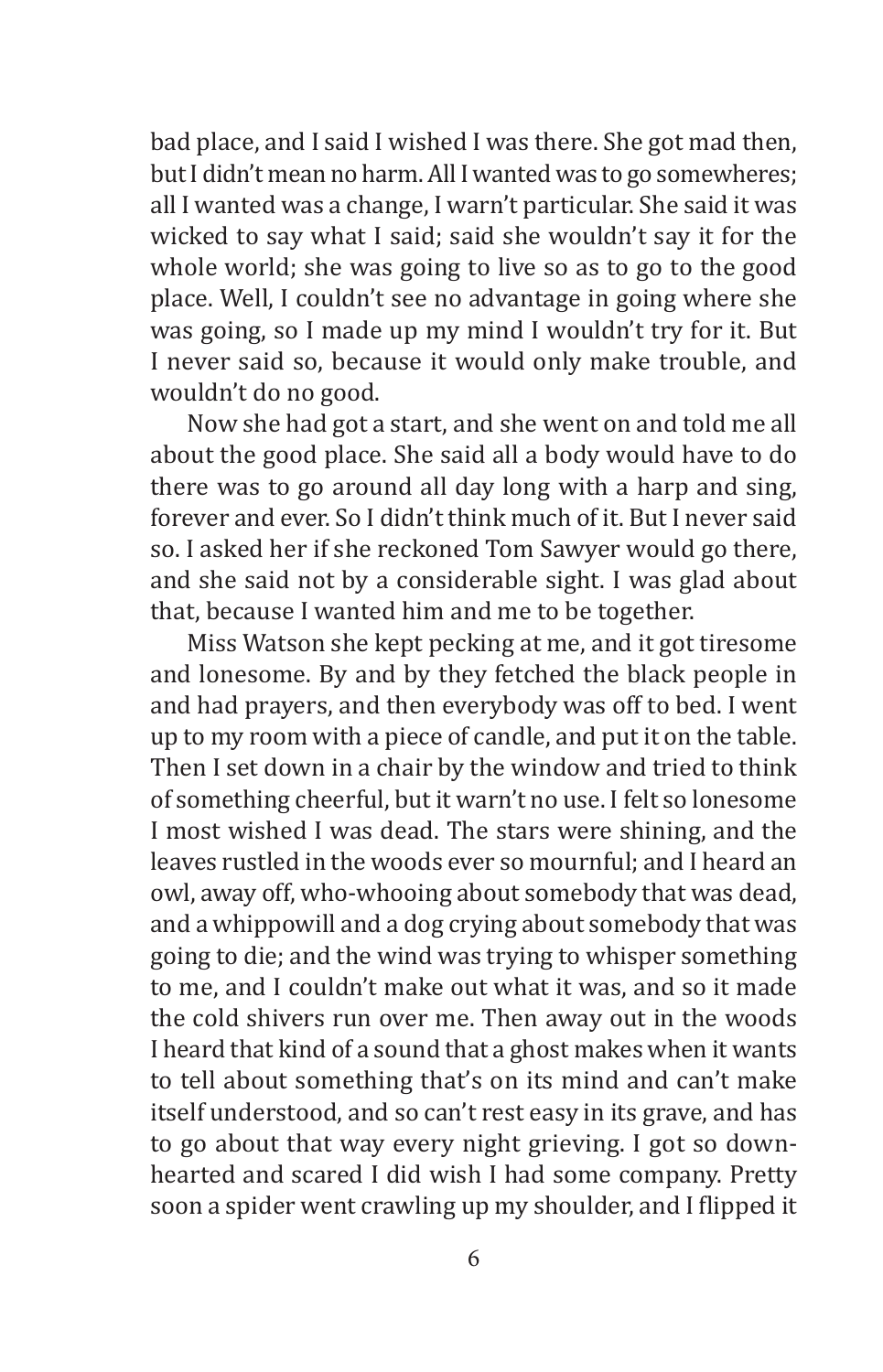off and it lit in the candle; and before I could budge it was all shriveled up. I didn't need anybody to tell me that that was an awful bad sign and would fetch me some bad luck, so I was scared and most shook the clothes off of me. I got up and turned around in my tracks three times and crossed my breast every time; and then I tied up a little lock of my hair with a thread to keep witches away. But I hadn't no confidence. You do that when you've lost a horseshoe that you've found, instead of nailing it up over the door, but I hadn't ever heard anybody say it was any way to keep off bad luck when you'd killed a spider.

I set down again, a-shaking all over, and got out my pipe for a smoke; for the house was all as still as death now, and so the widow wouldn't know. Well, after a long time I heard the clock away off in the town go boom—boom—boom twelve licks; and all still again—stiller than ever. Pretty soon I heard a twig snap down in the dark amongst the trees something was a stirring. I set still and listened. Directly I could just barely hear a "me-yow, me-yow!" down there. That was good! Says I, "me-yow, me-yow!" as soft as I could, and then I put out the light and scrambled out of the window on to the shed. Then I slipped down to the ground and crawled in among the trees, and, sure enough, there was Tom Sawyer waiting for me.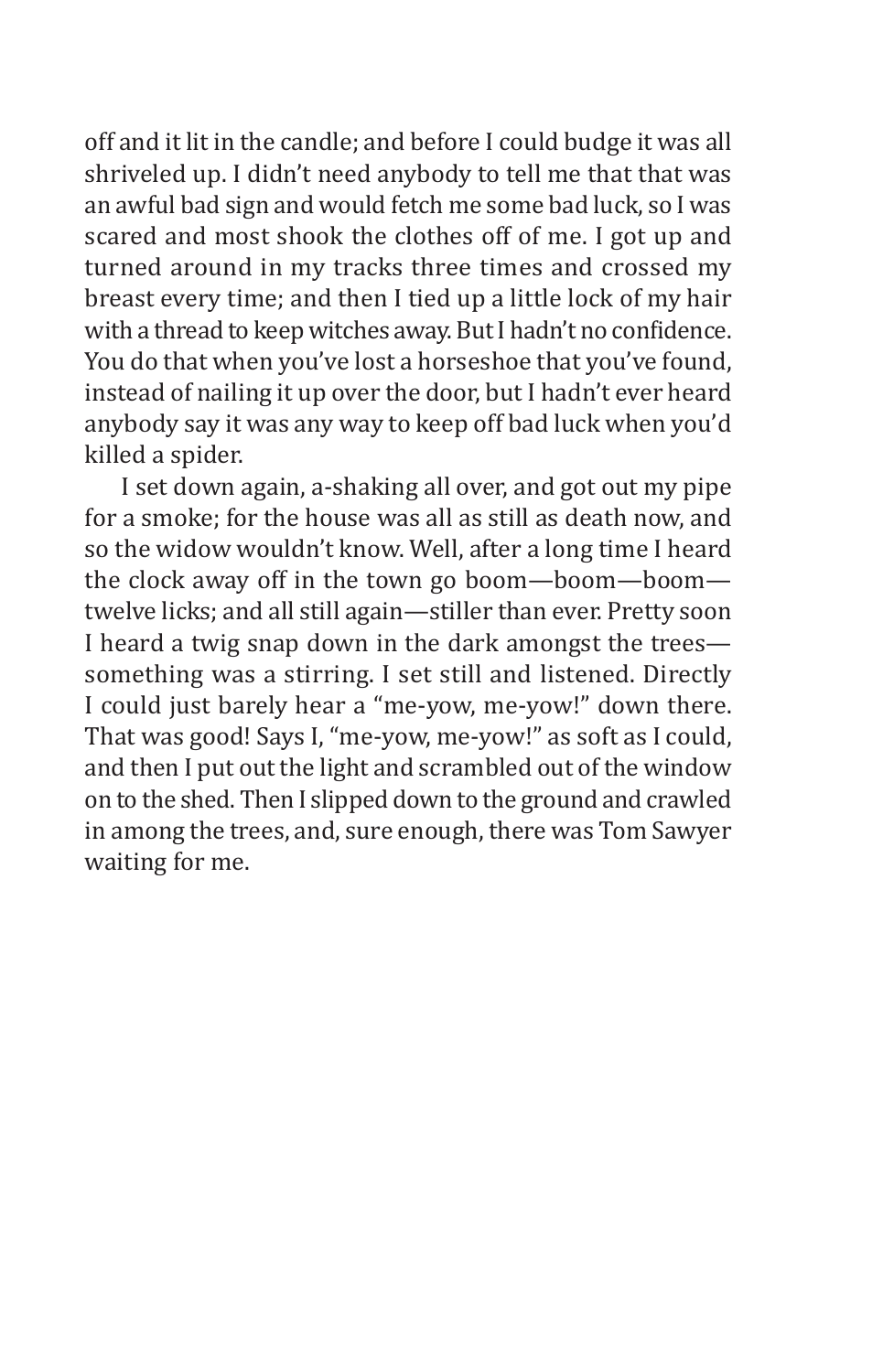#### **CHAPTER II**

**W**e went tiptoeing along a path amongst the trees back towards the end of the widow's garden, stooping down so as the branches wouldn't scrape our heads. When we was passing by the kitchen I fell over a root and made a noise. We scrouched down and laid still. Miss Watson's big black worker, named Jim, was setting in the kitchen door; we could see him pretty clear, because there was a light behind him. He got up and stretched his neck out about a minute, listening. Then he says:

"Who dah?"

He listened some more; then he come tiptoeing down and stood right between us; we could a touched him, nearly. Well, likely it was minutes and minutes that there warn't a sound, and we all there so close together. There was a place on my ankle that got to itching, but I dasn't scratch it; and then my ear begun to itch; and next my back, right between my shoulders. Seemed like I'd die if I couldn't scratch. Well, I've noticed that thing plenty times since. If you are with the quality, or at a funeral, or trying to go to sleep when you ain't sleepy—if you are anywheres where it won't do for you to scratch, why you will itch all over in upwards of a thousand places. Pretty soon Jim says:

"Say, who is you? Whar is you? Dog my cats ef I didn' hear sumf'n. Well, I know what I's gwyne to do: I's gwyne to set down here and listen tell I hears it agin."

So he set down on the ground betwixt me and Tom. He leaned his back up against a tree, and stretched his legs out till one of them most touched one of mine. My nose begun to itch. It itched till the tears come into my eyes. But I dasn't scratch. Then it begun to itch on the inside. Next I got to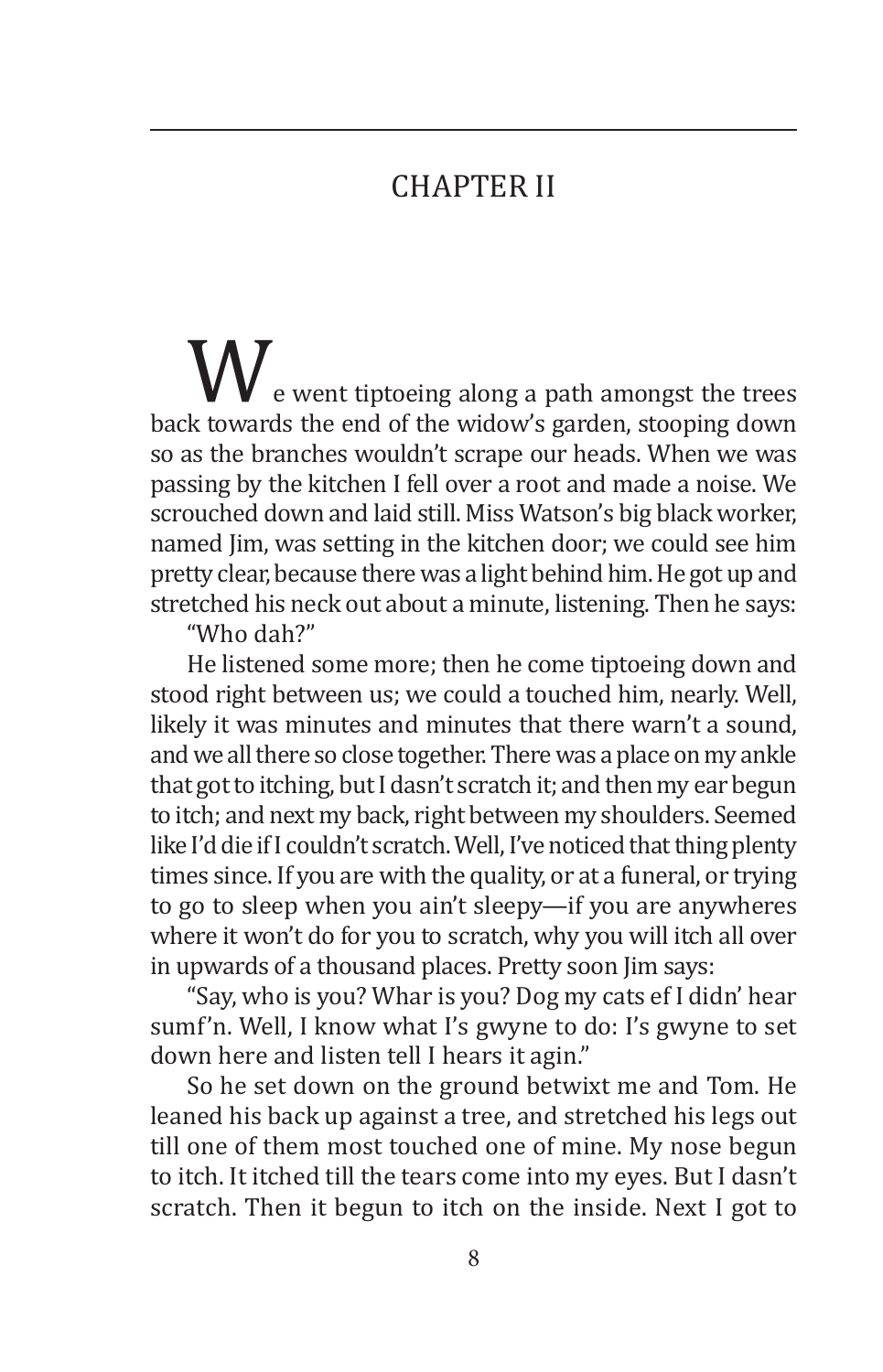### **CONTENTS**

| Civilizing Huck.-Miss Watson.-Tom Sawyer Waits.                                                                                                 |
|-------------------------------------------------------------------------------------------------------------------------------------------------|
| The Boys Escape Jim.-Torn Sawyer's Gang.-<br>Deep-laid Plans.                                                                                   |
| A Good Going-over.-Grace Triumphant.-<br>"One of Tom Sawyers's Lies".                                                                           |
| Huck and the Judge.-Superstition.                                                                                                               |
| Huck's Father.-The Fond Parent.-Reform.                                                                                                         |
| He Went for Judge Thatcher.-Huck Decided to Leave.-<br>Political Economy.-Thrashing Around.                                                     |
| Laying for Him.—Locked in the Cabin.—Sinking<br>the Body.-Resting.                                                                              |
| CHAPTER VIII<br>$\ldots$ . 42<br>Sleeping in the Woods.—Raising the Dead.—Exploring<br>the Island.—Finding Jim.—Jim's Escape.—Signs.—<br>Balum. |
| The Cave.-The Floating House.                                                                                                                   |
| The Find.-Old Hank Bunker.-In Disguise.                                                                                                         |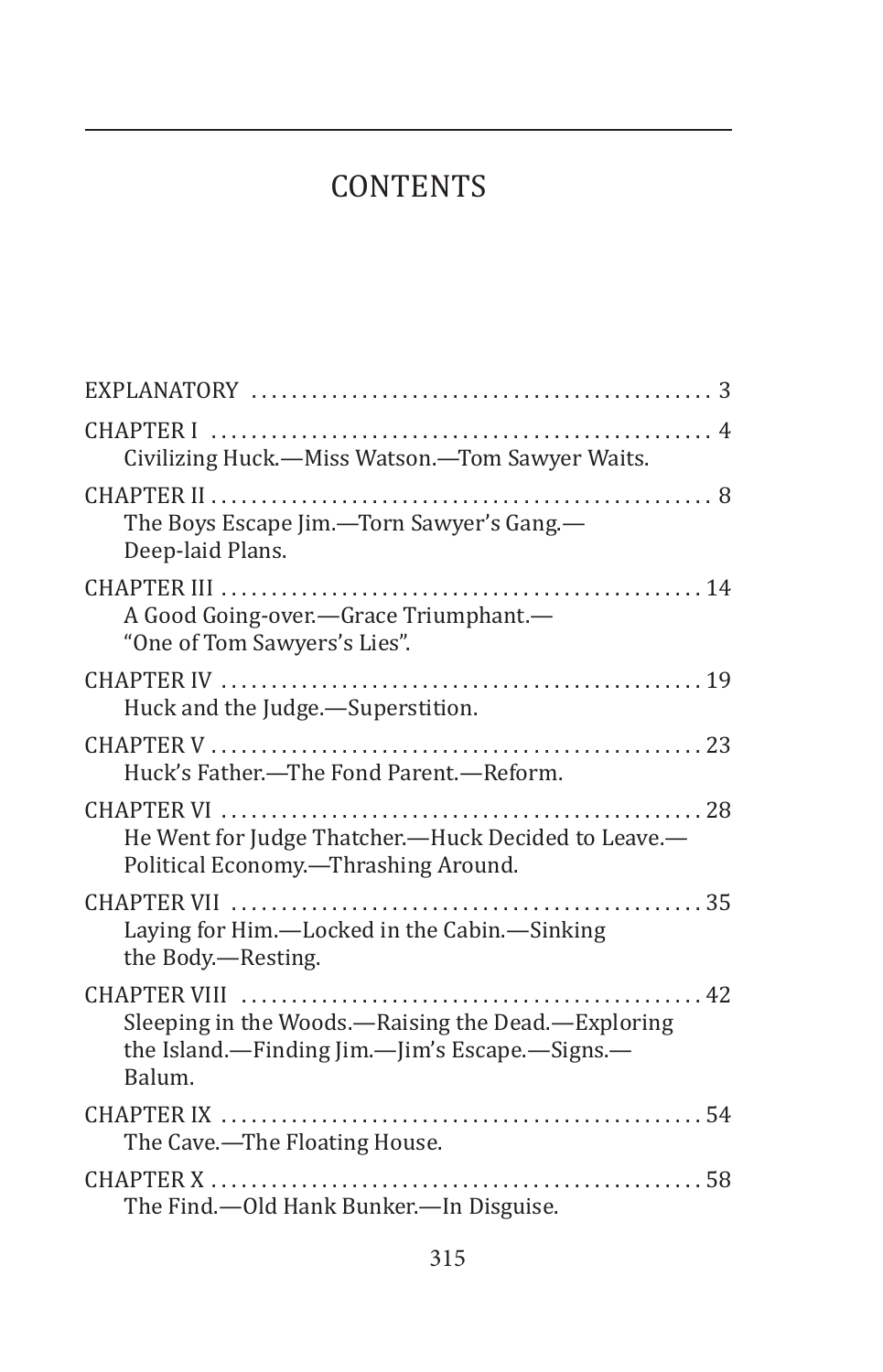| Huck and the Woman.-The Search.-Prevarication.-<br>Going to Goshen.                                                                                                                                                                  |
|--------------------------------------------------------------------------------------------------------------------------------------------------------------------------------------------------------------------------------------|
| Slow Navigation. - Borrowing Things. - Boarding<br>the Wreck.-The Plotters.-Hunting for the Boat.                                                                                                                                    |
| Escaping from the Wreck.—The Watchman.—Sinking.                                                                                                                                                                                      |
| A General Good Time.—The Harem.—French.                                                                                                                                                                                              |
| Huck Loses the Raft.—In the Fog.—Huck Finds<br>the Raft.-Trash.                                                                                                                                                                      |
| Expectation.- A White Lie.-Floating Currency.-<br>Running by Cairo.-Swimming Ashore.                                                                                                                                                 |
| An Evening Call.-The Farm in Arkansaw.-Interior<br>Decorations.-Stephen Dowling Bots.-Poetical<br>Effusions.                                                                                                                         |
| Col. Grangerford.-Aristocracy.-Feuds.-The<br>Testament.-Recovering the Raft.-The Wood Pile.-<br>Pork and Cabbage. Col. Grangerford.-Aristocracy.-<br>Feuds.-The Testament.-Recovering the Raft.-<br>The Wood Pile.-Pork and Cabbage. |
| Tying Up Day-times.- An Astronomical Theory.-<br>Running a Temperance Revival.-The Duke<br>of Bridgewater.-The Troubles of Royalty.                                                                                                  |
| Huck Explains.-Laying Out a Campaign.-Working<br>the Camp Meeting.—A Pirate at the Camp meeting.—<br>The Duke as a Printer.                                                                                                          |
| Sword Exercise.-Hamlet's Soliloquy.-They Loafed<br>Around Town.-A Lazy Town.-Old Boggs.-Dead.                                                                                                                                        |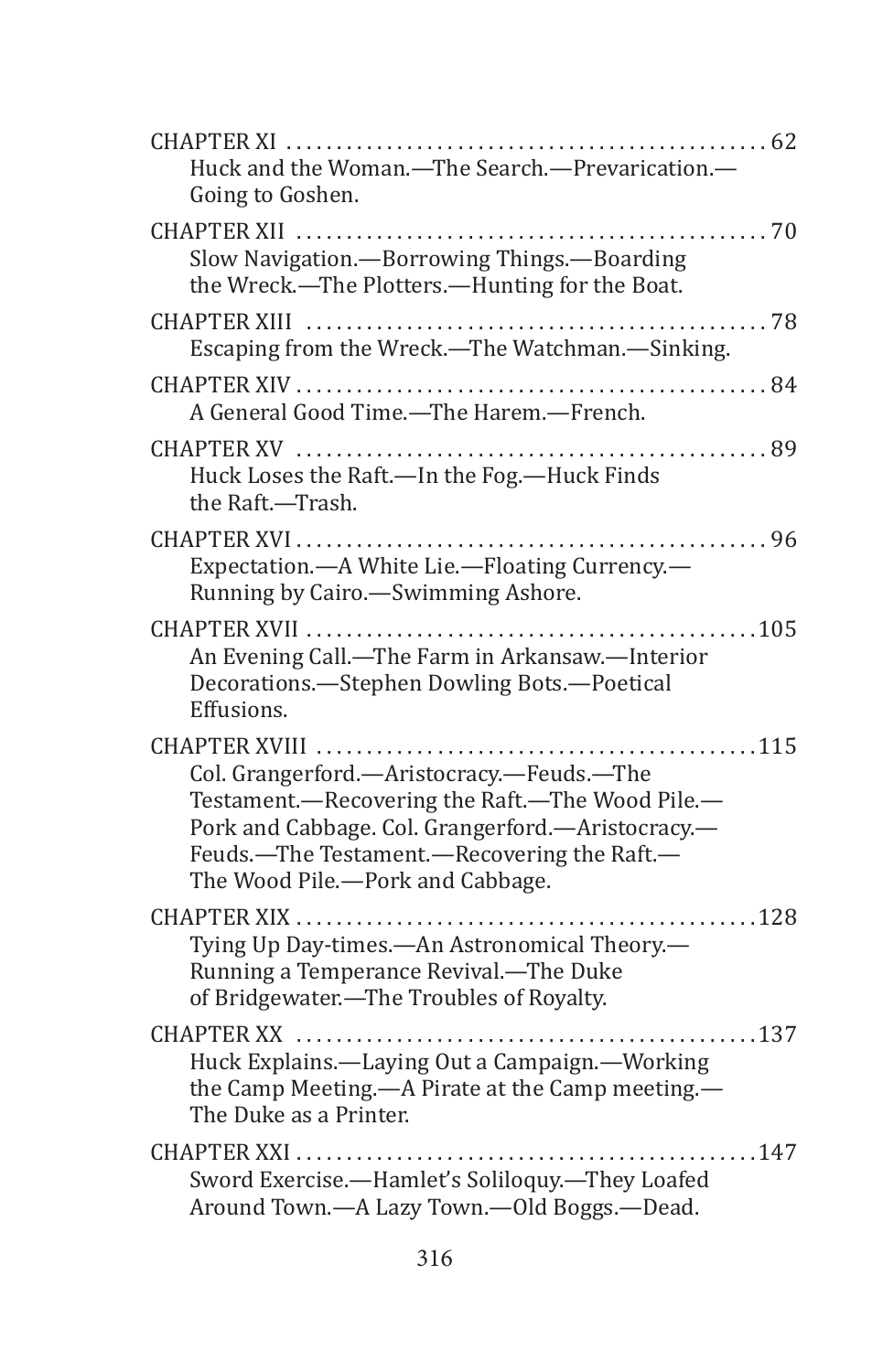| Sherburn.-Attending the Circus.-Intoxication<br>in the Ring.-The Thrilling Tragedy.                                           |
|-------------------------------------------------------------------------------------------------------------------------------|
| Sold.-Royal Comparisons.- Jim Gets Homesick.                                                                                  |
| Jim in Royal Robes.—They Take a Passenger.—<br>Getting Information.-Family Grief.                                             |
| Is It Them?-Singing the "Doxologer."-Awful Square-<br>Funeral Orgies.-A Bad Investment.                                       |
| A Pious King.-The King's Clergy.-She Asked His<br>Pardon.-Hiding in the Room.-Huck Takes the Money.                           |
| The Funeral.-Satisfying Curiosity.-Suspicious<br>of Huck.-Quick Sales and Small.                                              |
| The Trip to England.-"The Brute!"-Mary Jane<br>Decides to Leave.-Huck Parting with Mary Jane.-<br>Mumps.-The Opposition Line. |
| Contested Relationship.-The King Explains<br>the Loss.-A Question of Handwriting.-Digging<br>up the Corpse.-Huck Escapes.     |
| The King Went for Him.—A Royal Row.—Powerful Mellow.                                                                          |
| Ominous Plans.-News from Jim.-Old<br>Recollections.- A Sheep Story.-Valuable Information.                                     |
| Still and Sunday-like.-Mistaken Identity.-Up<br>a Stump.-In a Dilemma.                                                        |
| A Black man Stealer.-Southern Hospitality.-<br>A Pretty Long Blessing.-Tar and Feathers.                                      |